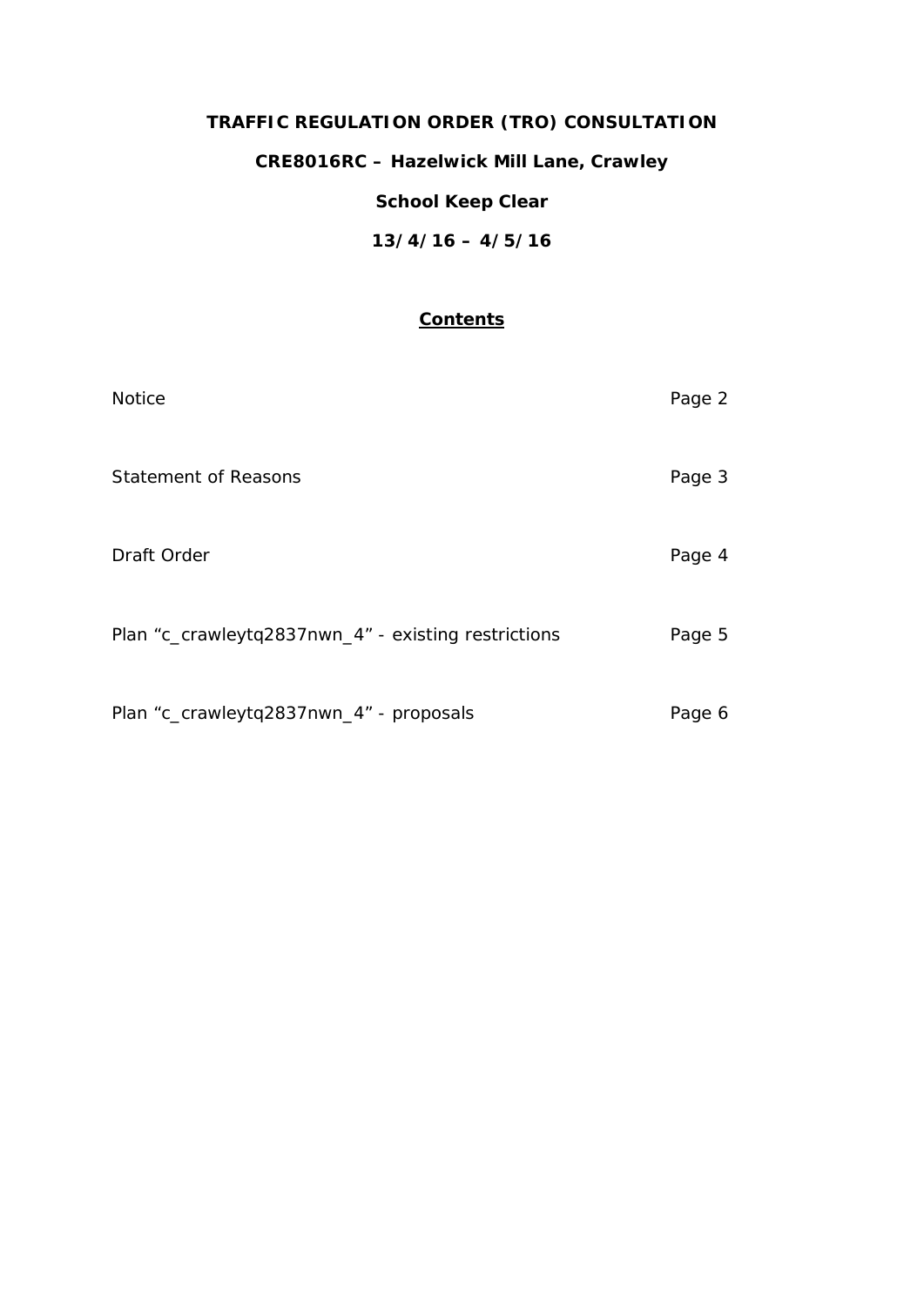#### **WEST SUSSEX COUNTY COUNCIL ((CRAWLEY BOROUGH) (PARKING PLACES AND TRAFFIC REGULATION) (CONSOLIDATION) ORDER 2010) (HAZELWICK MILL LANE AMENDMENT) ORDER 201\***

**NOTICE** is hereby given that West Sussex County Council propose to make a permanent Order under the provisions of the Road Traffic Regulation Act 1984, the effect of which will be to introduce School Keep Clears prohibiting stopping 8am to 6pm Monday to Friday on Hazelwick Mill Lane at the western entrance to Hazelwick School

The consultation for this proposal will start on 13 April 2016 and, AT THAT TIME, full details of the proposal in this Notice can be viewed on our website [www.westsussex.gov.uk/tro.](http://www.westsussex.gov.uk/tro) The website includes a response form for comments or objections.

The documents will also be available to inspect at West Sussex County Council, County Hall, Chichester during normal office hours, and at the Crawley Public Library, Southgate Avenue, Crawley during normal library opening hours.

Any objections or comments about the proposal must be received by 4 May 2016. These may be sent via the response form on the website, in writing to: TRO Team, West Sussex County Council, The Grange, Tower Street, Chichester, PO19 1RH; or by e-mail to: [tro.team@westsussex.gov.uk.](mailto:tro.team@westsussex.gov.uk) Library staff will NOT be in a position to answer questions on the proposal and all correspondence should be addressed to the undersigned, quoting the reference TRO/CRE8016/RC. Only correspondence including a full name and address will be considered.

Dated this 13 April 2016

Director of Law Assurance & Strategy County Hall Chichester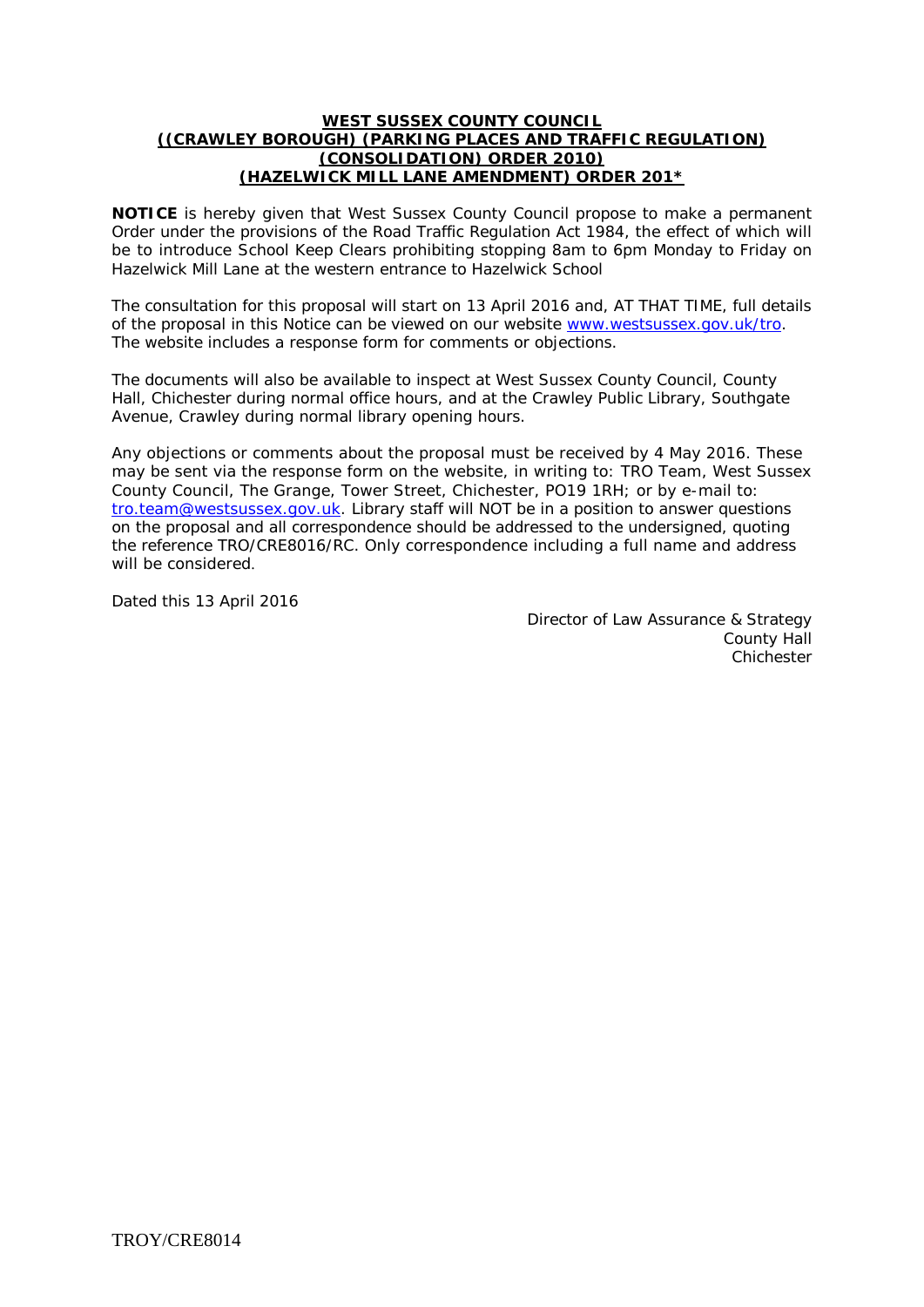#### **WEST SUSSEX COUNTY COUNCIL ((CRAWLEY BOROUGH) (PARKING PLACES AND TRAFFIC REGULATION) (CONSOLIDATION) ORDER 2010) (HAZELWICK MILL LANE AMENDMENT) ORDER 201\***

#### **STATEMENT OF REASONS FOR PROPOSING TO MAKE THE ORDER**

The County Council in exercise of their powers under the Road Traffic Regulation Act 1984, propose to introduce a permanent Order the effect of which will be to introduce School Keep Clears prohibiting stopping 8am to 6pm Monday to Friday on Hazelwick Mill Lane at the western entrance to Hazelwick School

Yellow zigzag 'School Keep Clear' markings are used to prevent vehicles parking too close to school entrances, where they cause obstruction and restrict visibility. In November 2015 proposals were advertised to introduce legally enforceable School Keep Clear markings at the entrances to all schools in East Crawley.

The proposals for Hazelwick School were for School Keep Clear markings prohibiting stopping at any time at both the school entrances in Hazelwick Mill Lane and in Hazelwick Mews. During the statutory consultation a number of representations were received from residents living near the western entrances of Hazelwick School.

In consideration of the comments received it is proposed that the no stopping at the western school entrance on Hazelwick Mill Lane should only apply from 8am to 6pm Monday to Friday. No School Keep Clears will be introduced in Hazelwick Mews.

The revised restrictions are considered the best option to ensure the western school entrance is kept clear of obstruction whilst allowing parking at times when the school buildings are not in use.

The new Order is therefore proposed to prevent danger to persons or traffic using the roads, improve the amenities of the area through which the affected lengths of roads run and to facilitate the passage of traffic.

Plan No TQ2837NWN

shows the length of road affected by the Order.

Director of Law, Assurance & Strategy April 2016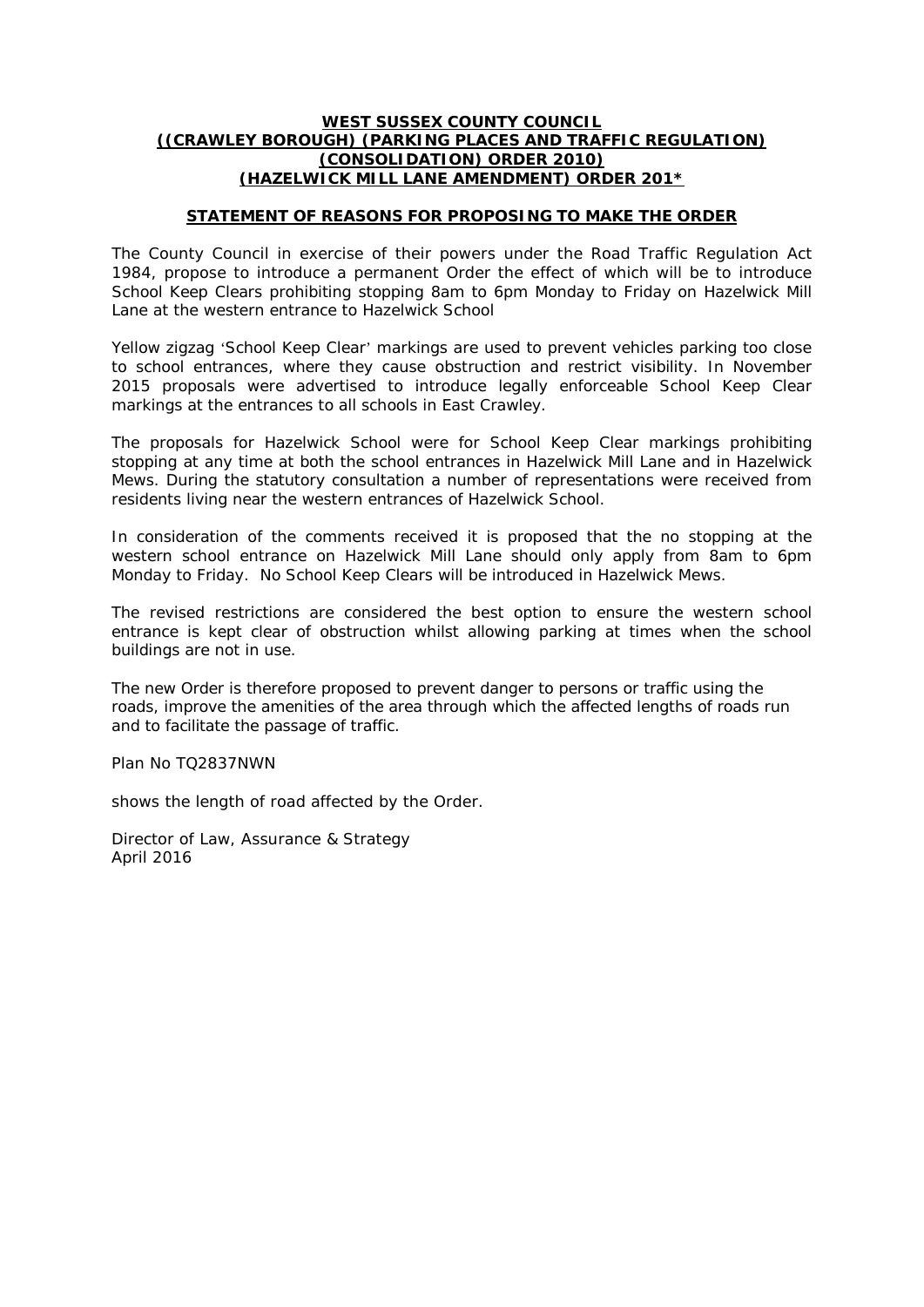#### **WEST SUSSEX COUNTY COUNCIL ((CRAWLEY BOROUGH) (PARKING PLACES AND TRAFFIC REGULATION) (CONSOLIDATION) ORDER 2010) (HAZELWICK MILL LANE AMENDMENT) ORDER 2015**

West Sussex County Council in exercise of their powers under Sections 1 (1) 2 (1) and (2), 4 (2), 45, 46, 49 and 53 and Part IV of Schedule 9 of the Road Traffic Regulation Act 1984 "the Act" as amended and of all other enabling powers and after consultation with the chief officer of police in accordance with Part III of Schedule 9 to the Act hereby make the following Order:-

- 1. This Order shall come into operation on the x day of x 2015 and may be cited as "West Sussex County Council ((Crawley Borough) (Parking Places and Traffic Regulation) (Consolidation) Order 2010) (Hazelwick Mill Lane Amendment) Order 2015."
- 2. The "West Sussex County Council (Crawley Borough) (Parking Places and Traffic Regulation) (Consolidation) Order 2010" is hereby amended by the deletion from it of the plan in the First Schedule to this Order and the substitution of the plans attached in the Second Schedule to this Order.

#### **FIRST SCHEDULE Plan to be deleted**

TQ2837NWN (Sheet Issue No. 1)

### **SECOND SCHEDULE Plan to be substituted (as attached)**

)

) )

TQ2837NWN (Sheet Issue No. 2)

THE COMMON SEAL of WEST SUSSEX (1994) COUNTY COUNCIL was hereto affixed )

the day of ) in the presence of: )(L.S) )

Authorised Signatory (1999)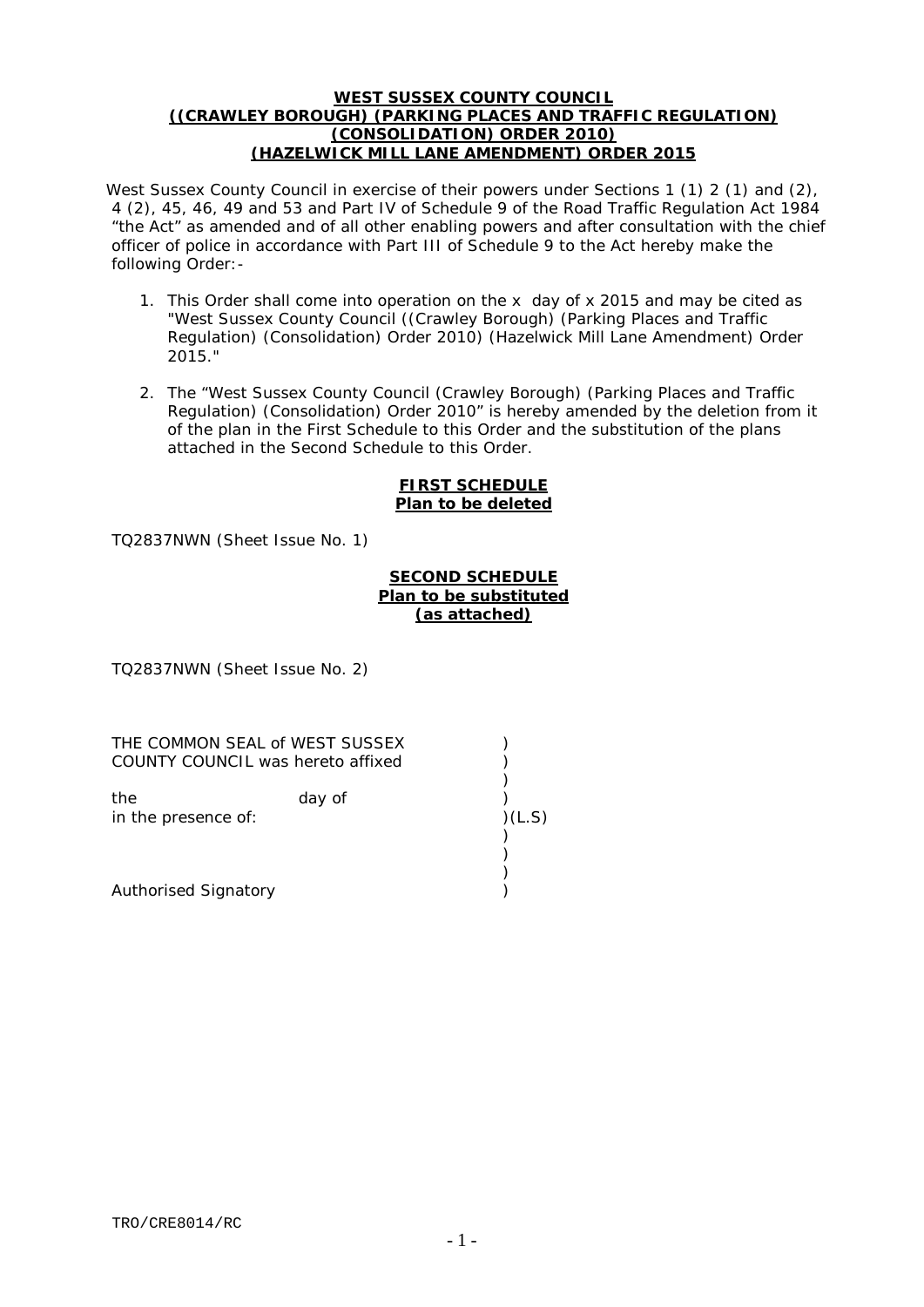